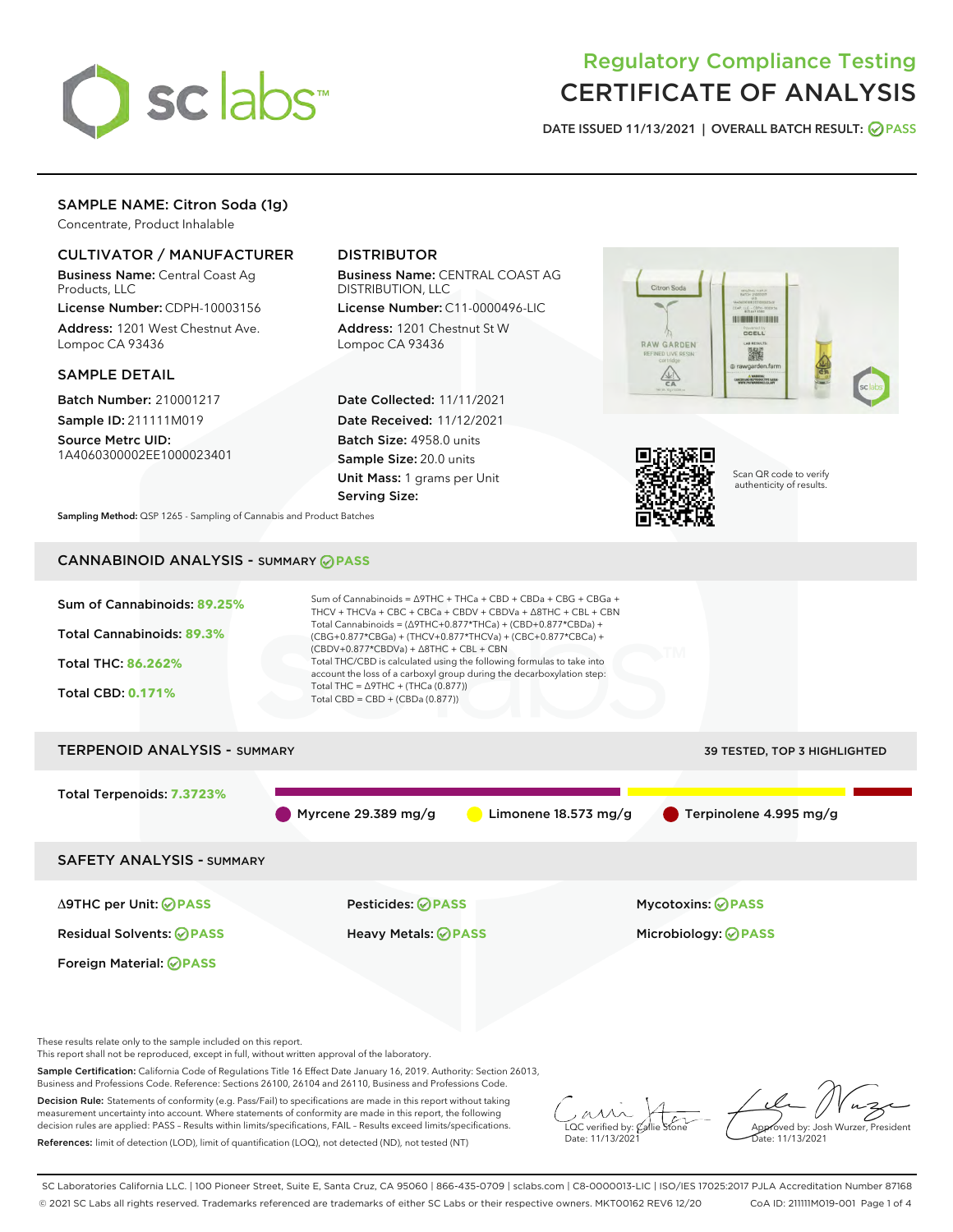

Terpene analysis utilizing gas chromatography-flame ionization detection (GC-



CITRON SODA (1G) | DATE ISSUED 11/13/2021 | OVERALL BATCH RESULT: @ PASS

TERPENOID TEST RESULTS - 11/13/2021

FID). **Method:** QSP 1192 - Analysis of Terpenoids by GC-FID

#### CANNABINOID TEST RESULTS - 11/13/2021 2 PASS

Tested by high-performance liquid chromatography with diode-array detection (HPLC-DAD). **Method:** QSP 1157 - Analysis of Cannabinoids by HPLC-DAD

#### TOTAL CANNABINOIDS: **89.3%**

Total Cannabinoids (Total THC) + (Total CBD) + (Total CBG) + (Total THCV) + (Total CBC) + (Total CBDV) + ∆8THC + CBL + CBN

TOTAL THC: **86.262%** Total THC (∆9THC+0.877\*THCa)

TOTAL CBD: **0.171%**

Total CBD (CBD+0.877\*CBDa)

TOTAL CBG: 2.018% Total CBG (CBG+0.877\*CBGa)

TOTAL THCV: 0.4% Total THCV (THCV+0.877\*THCVa)

TOTAL CBC: 0.14% Total CBC (CBC+0.877\*CBCa)

TOTAL CBDV: ND Total CBDV (CBDV+0.877\*CBDVa)

| <b>COMPOUND</b>            | LOD/LOQ<br>(mg/g) | <b>MEASUREMENT</b><br><b>UNCERTAINTY</b><br>(mg/g) | <b>RESULT</b><br>(mg/g) | <b>RESULT</b><br>(%) |
|----------------------------|-------------------|----------------------------------------------------|-------------------------|----------------------|
| <b>A9THC</b>               | 0.06/0.26         | ±29.674                                            | 862.62                  | 86.262               |
| <b>CBG</b>                 | 0.06/0.19         | ±0.795                                             | 20.18                   | 2.018                |
| <b>THCV</b>                | 0.1/0.2           | ±0.20                                              | 4.0                     | 0.40                 |
| <b>CBN</b>                 | 0.1/0.3           | ±0.17                                              | 2.6                     | 0.26                 |
| <b>CBD</b>                 | 0.07/0.29         | ±0.079                                             | 1.71                    | 0.171                |
| <b>CBC</b>                 | 0.2 / 0.5         | ±0.04                                              | 1.4                     | 0.14                 |
| $\triangle$ 8THC           | 0.1/0.4           | N/A                                                | <b>ND</b>               | <b>ND</b>            |
| <b>THCa</b>                | 0.05/0.14         | N/A                                                | <b>ND</b>               | <b>ND</b>            |
| <b>THCVa</b>               | 0.07 / 0.20       | N/A                                                | <b>ND</b>               | <b>ND</b>            |
| <b>CBDa</b>                | 0.02/0.19         | N/A                                                | <b>ND</b>               | <b>ND</b>            |
| <b>CBDV</b>                | 0.04 / 0.15       | N/A                                                | <b>ND</b>               | <b>ND</b>            |
| <b>CBDVa</b>               | 0.03/0.53         | N/A                                                | <b>ND</b>               | <b>ND</b>            |
| <b>CBGa</b>                | 0.1/0.2           | N/A                                                | <b>ND</b>               | <b>ND</b>            |
| <b>CBL</b>                 | 0.06 / 0.24       | N/A                                                | <b>ND</b>               | <b>ND</b>            |
| <b>CBCa</b>                | 0.07/0.28         | N/A                                                | <b>ND</b>               | <b>ND</b>            |
| <b>SUM OF CANNABINOIDS</b> |                   |                                                    | 892.5 mg/g              | 89.25%               |

#### **UNIT MASS: 1 grams per Unit**

| ∆9THC per Unit                         | 1120 per-package limit | 862.62 mg/unit | <b>PASS</b> |
|----------------------------------------|------------------------|----------------|-------------|
| <b>Total THC per Unit</b>              |                        | 862.62 mg/unit |             |
| <b>CBD per Unit</b>                    |                        | $1.71$ mg/unit |             |
| <b>Total CBD per Unit</b>              |                        | $1.71$ mg/unit |             |
| <b>Sum of Cannabinoids</b><br>per Unit |                        | 892.5 mg/unit  |             |
| <b>Total Cannabinoids</b><br>per Unit  |                        | 892.5 mg/unit  |             |

| <b>COMPOUND</b>         | LOD/LOQ<br>(mg/g) | <b>MEASUREMENT</b><br><b>UNCERTAINTY</b><br>(mg/g) | <b>RESULT</b><br>(mg/g) | <b>RESULT</b><br>$(\%)$ |
|-------------------------|-------------------|----------------------------------------------------|-------------------------|-------------------------|
| <b>Myrcene</b>          | 0.008 / 0.025     | ±0.3791                                            | 29.389                  | 2.9389                  |
| Limonene                | 0.005 / 0.016     | ±0.2656                                            | 18.573                  | 1.8573                  |
| Terpinolene             | 0.008 / 0.026     | ±0.1024                                            | 4.995                   | 0.4995                  |
| $\alpha$ Pinene         | 0.005 / 0.017     | ±0.0394                                            | 4.583                   | 0.4583                  |
| $\beta$ Caryophyllene   | 0.004 / 0.012     | ±0.1509                                            | 4.239                   | 0.4239                  |
| $\beta$ Pinene          | 0.004 / 0.014     | ±0.0484                                            | 4.212                   | 0.4212                  |
| Linalool                | 0.009 / 0.032     | ±0.0592                                            | 1.558                   | 0.1558                  |
| Ocimene                 | 0.011 / 0.038     | ±0.0425                                            | 1.325                   | 0.1325                  |
| $\alpha$ Humulene       | 0.009 / 0.029     | ±0.0325                                            | 1.011                   | 0.1011                  |
| Fenchol                 | 0.010 / 0.034     | ±0.0329                                            | 0.849                   | 0.0849                  |
| Terpineol               | 0.016 / 0.055     | ±0.0427                                            | 0.696                   | 0.0696                  |
| Camphene                | 0.005 / 0.015     | ±0.0043                                            | 0.378                   | 0.0378                  |
| Valencene               | 0.009 / 0.030     | ±0.0190                                            | 0.276                   | 0.0276                  |
| $\alpha$ Phellandrene   | 0.006 / 0.020     | ±0.0029                                            | 0.210                   | 0.0210                  |
| trans-ß-Farnesene       | 0.008 / 0.025     | ±0.0069                                            | 0.194                   | 0.0194                  |
| 3 Carene                | 0.005 / 0.018     | ±0.0025                                            | 0.179                   | 0.0179                  |
| <b>Borneol</b>          | 0.005 / 0.016     | ±0.0074                                            | 0.177                   | 0.0177                  |
| $\alpha$ Terpinene      | 0.005 / 0.017     | ±0.0025                                            | 0.165                   | 0.0165                  |
| Citronellol             | 0.003 / 0.010     | ±0.0079                                            | 0.162                   | 0.0162                  |
| Fenchone                | 0.009 / 0.028     | ±0.0039                                            | 0.133                   | 0.0133                  |
| $\gamma$ Terpinene      | 0.006 / 0.018     | ±0.0021                                            | 0.119                   | 0.0119                  |
| Guaiol                  | 0.009 / 0.030     | ±0.0045                                            | 0.096                   | 0.0096                  |
| $\alpha$ Bisabolol      | 0.008 / 0.026     | ±0.0046                                            | 0.086                   | 0.0086                  |
| Sabinene Hydrate        | 0.006 / 0.022     | ±0.0016                                            | 0.042                   | 0.0042                  |
| Eucalyptol              | 0.006 / 0.018     | ±0.0008                                            | 0.033                   | 0.0033                  |
| p-Cymene                | 0.005 / 0.016     | ±0.0006                                            | 0.024                   | 0.0024                  |
| Nerol                   | 0.003 / 0.011     | ±0.0005                                            | 0.012                   | 0.0012                  |
| Geraniol                | 0.002 / 0.007     | ±0.0003                                            | 0.007                   | 0.0007                  |
| Caryophyllene<br>Oxide  | 0.010 / 0.033     | N/A                                                | 100                     | <loq< th=""></loq<>     |
| Sabinene                | 0.004 / 0.014     | N/A                                                | <b>ND</b>               | <b>ND</b>               |
| (-)-Isopulegol          | 0.005 / 0.016     | N/A                                                | ND                      | ND                      |
| Camphor                 | 0.006 / 0.019     | N/A                                                | <b>ND</b>               | <b>ND</b>               |
| Isoborneol              | 0.004 / 0.012     | N/A                                                | ND                      | <b>ND</b>               |
| Menthol                 | 0.008 / 0.025     | N/A                                                | ND                      | <b>ND</b>               |
| R-(+)-Pulegone          | 0.003 / 0.011     | N/A                                                | <b>ND</b>               | <b>ND</b>               |
| <b>Geranyl Acetate</b>  | 0.004 / 0.014     | N/A                                                | ND                      | <b>ND</b>               |
| $\alpha$ Cedrene        | 0.005 / 0.016     | N/A                                                | ND                      | <b>ND</b>               |
| Nerolidol               | 0.009 / 0.028     | N/A                                                | ND                      | <b>ND</b>               |
| Cedrol                  | 0.008 / 0.027     | N/A                                                | ND                      | ND                      |
| <b>TOTAL TERPENOIDS</b> |                   |                                                    | 73.723 mg/g             | 7.3723%                 |

SC Laboratories California LLC. | 100 Pioneer Street, Suite E, Santa Cruz, CA 95060 | 866-435-0709 | sclabs.com | C8-0000013-LIC | ISO/IES 17025:2017 PJLA Accreditation Number 87168 © 2021 SC Labs all rights reserved. Trademarks referenced are trademarks of either SC Labs or their respective owners. MKT00162 REV6 12/20 CoA ID: 211111M019-001 Page 2 of 4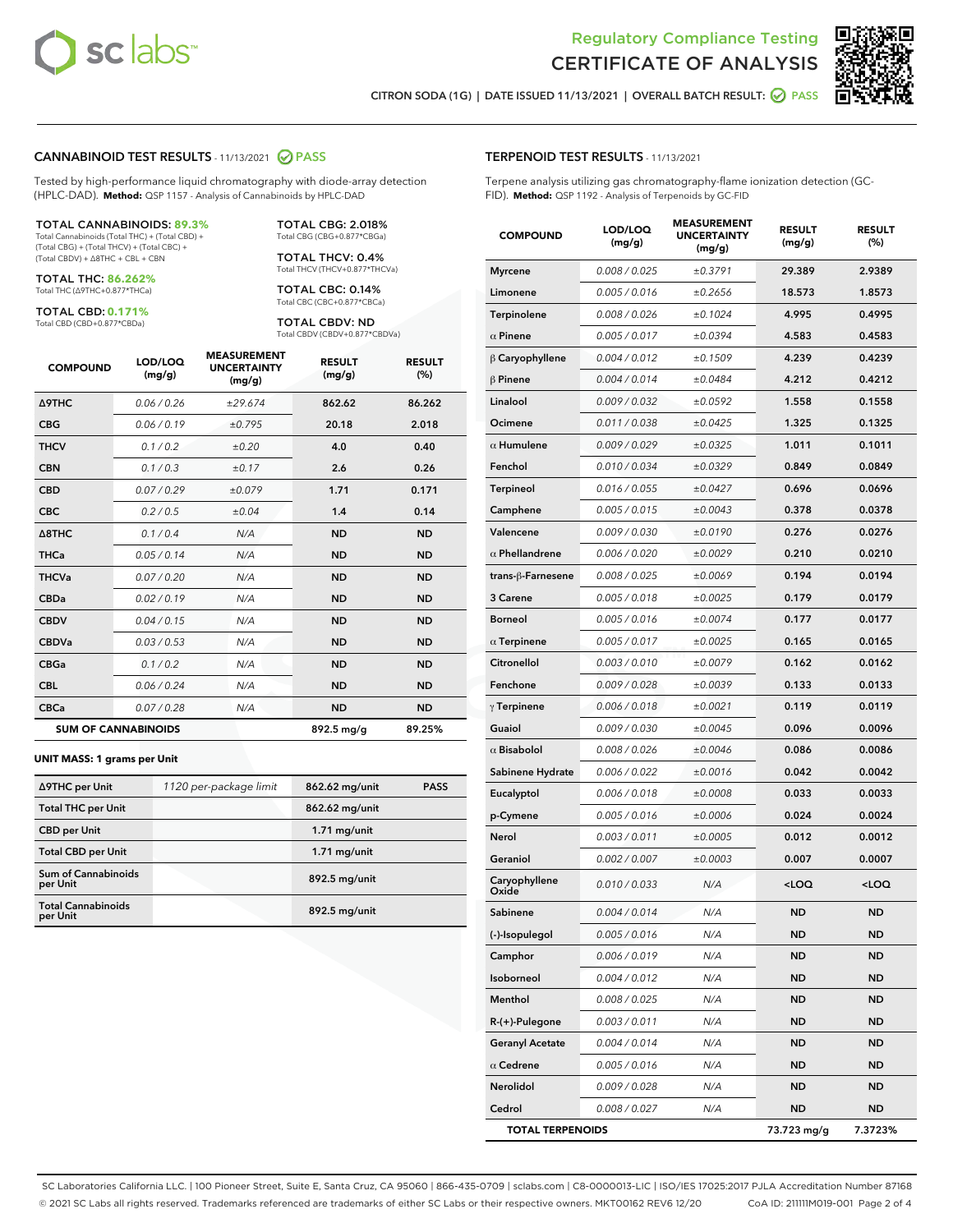



CITRON SODA (1G) | DATE ISSUED 11/13/2021 | OVERALL BATCH RESULT: 2 PASS

## CATEGORY 1 PESTICIDE TEST RESULTS - 11/12/2021 2 PASS

Pesticide and plant growth regulator analysis utilizing high-performance liquid chromatography-mass spectrometry (HPLC-MS) or gas chromatography-mass spectrometry (GC-MS). \*GC-MS utilized where indicated. **Method:** QSP 1212 - Analysis of Pesticides and Mycotoxins by LC-MS or QSP 1213 - Analysis of Pesticides by GC-MS

| 0.03 / 0.08<br><b>ND</b><br><b>PASS</b><br>Aldicarb<br>$\ge$ LOD<br>N/A<br>Carbofuran<br>0.02 / 0.05<br>$\ge$ LOD<br>N/A<br><b>ND</b><br><b>PASS</b><br>Chlordane*<br>0.03 / 0.08<br>$\ge$ LOD<br>N/A<br><b>ND</b><br><b>PASS</b><br>Chlorfenapyr*<br>0.03/0.10<br>$\ge$ LOD<br>N/A<br><b>ND</b><br><b>PASS</b><br>Chlorpyrifos<br>0.02 / 0.06<br>N/A<br><b>ND</b><br><b>PASS</b><br>$\ge$ LOD<br>Coumaphos<br>0.02 / 0.07<br>N/A<br><b>ND</b><br><b>PASS</b><br>$\ge$ LOD<br>Daminozide<br>0.02 / 0.07<br>N/A<br><b>ND</b><br><b>PASS</b><br>$\ge$ LOD<br><b>DDVP</b><br>0.03/0.09<br>$>$ LOD<br>N/A<br><b>ND</b><br><b>PASS</b><br>(Dichlorvos)<br>Dimethoate<br>0.03 / 0.08<br>$\ge$ LOD<br><b>ND</b><br><b>PASS</b><br>N/A<br>0.03/0.10<br>N/A<br><b>ND</b><br><b>PASS</b><br>Ethoprop(hos)<br>$>$ LOD<br>0.02 / 0.06<br>N/A<br><b>ND</b><br><b>PASS</b><br>$\ge$ LOD<br>Etofenprox<br>Fenoxycarb<br>0.03 / 0.08<br>$\ge$ LOD<br>N/A<br><b>ND</b><br><b>PASS</b><br>0.03 / 0.08<br>$\ge$ LOD<br>N/A<br><b>ND</b><br><b>PASS</b><br>Fipronil<br>Imazalil<br>0.02 / 0.06<br>$>$ LOD<br>N/A<br><b>ND</b><br><b>PASS</b><br><b>Methiocarb</b><br>0.02 / 0.07<br>$\ge$ LOD<br>N/A<br><b>ND</b><br><b>PASS</b><br>Methyl<br>0.03/0.10<br>N/A<br><b>ND</b><br><b>PASS</b><br>$\ge$ LOD<br>parathion<br>0.03/0.09<br><b>Mevinphos</b><br>$\ge$ LOD<br>N/A<br><b>ND</b><br><b>PASS</b><br>Paclobutrazol<br>0.02 / 0.05<br>$>$ LOD<br>N/A<br><b>ND</b><br><b>PASS</b><br>0.03/0.09<br>N/A<br>$\ge$ LOD<br><b>ND</b><br><b>PASS</b><br>Propoxur<br>0.03 / 0.08<br><b>ND</b><br><b>PASS</b><br>Spiroxamine<br>$\ge$ LOD<br>N/A<br>Thiacloprid<br>0.03/0.10<br>$\ge$ LOD<br>N/A<br><b>ND</b><br><b>PASS</b> | <b>COMPOUND</b> | LOD/LOQ<br>$(\mu g/g)$ | <b>ACTION</b><br><b>LIMIT</b><br>$(\mu g/g)$ | <b>MEASUREMENT</b><br><b>UNCERTAINTY</b><br>$(\mu g/g)$ | <b>RESULT</b><br>$(\mu g/g)$ | <b>RESULT</b> |
|----------------------------------------------------------------------------------------------------------------------------------------------------------------------------------------------------------------------------------------------------------------------------------------------------------------------------------------------------------------------------------------------------------------------------------------------------------------------------------------------------------------------------------------------------------------------------------------------------------------------------------------------------------------------------------------------------------------------------------------------------------------------------------------------------------------------------------------------------------------------------------------------------------------------------------------------------------------------------------------------------------------------------------------------------------------------------------------------------------------------------------------------------------------------------------------------------------------------------------------------------------------------------------------------------------------------------------------------------------------------------------------------------------------------------------------------------------------------------------------------------------------------------------------------------------------------------------------------------------------------------------------------------------------------------------------------------|-----------------|------------------------|----------------------------------------------|---------------------------------------------------------|------------------------------|---------------|
|                                                                                                                                                                                                                                                                                                                                                                                                                                                                                                                                                                                                                                                                                                                                                                                                                                                                                                                                                                                                                                                                                                                                                                                                                                                                                                                                                                                                                                                                                                                                                                                                                                                                                                    |                 |                        |                                              |                                                         |                              |               |
|                                                                                                                                                                                                                                                                                                                                                                                                                                                                                                                                                                                                                                                                                                                                                                                                                                                                                                                                                                                                                                                                                                                                                                                                                                                                                                                                                                                                                                                                                                                                                                                                                                                                                                    |                 |                        |                                              |                                                         |                              |               |
|                                                                                                                                                                                                                                                                                                                                                                                                                                                                                                                                                                                                                                                                                                                                                                                                                                                                                                                                                                                                                                                                                                                                                                                                                                                                                                                                                                                                                                                                                                                                                                                                                                                                                                    |                 |                        |                                              |                                                         |                              |               |
|                                                                                                                                                                                                                                                                                                                                                                                                                                                                                                                                                                                                                                                                                                                                                                                                                                                                                                                                                                                                                                                                                                                                                                                                                                                                                                                                                                                                                                                                                                                                                                                                                                                                                                    |                 |                        |                                              |                                                         |                              |               |
|                                                                                                                                                                                                                                                                                                                                                                                                                                                                                                                                                                                                                                                                                                                                                                                                                                                                                                                                                                                                                                                                                                                                                                                                                                                                                                                                                                                                                                                                                                                                                                                                                                                                                                    |                 |                        |                                              |                                                         |                              |               |
|                                                                                                                                                                                                                                                                                                                                                                                                                                                                                                                                                                                                                                                                                                                                                                                                                                                                                                                                                                                                                                                                                                                                                                                                                                                                                                                                                                                                                                                                                                                                                                                                                                                                                                    |                 |                        |                                              |                                                         |                              |               |
|                                                                                                                                                                                                                                                                                                                                                                                                                                                                                                                                                                                                                                                                                                                                                                                                                                                                                                                                                                                                                                                                                                                                                                                                                                                                                                                                                                                                                                                                                                                                                                                                                                                                                                    |                 |                        |                                              |                                                         |                              |               |
|                                                                                                                                                                                                                                                                                                                                                                                                                                                                                                                                                                                                                                                                                                                                                                                                                                                                                                                                                                                                                                                                                                                                                                                                                                                                                                                                                                                                                                                                                                                                                                                                                                                                                                    |                 |                        |                                              |                                                         |                              |               |
|                                                                                                                                                                                                                                                                                                                                                                                                                                                                                                                                                                                                                                                                                                                                                                                                                                                                                                                                                                                                                                                                                                                                                                                                                                                                                                                                                                                                                                                                                                                                                                                                                                                                                                    |                 |                        |                                              |                                                         |                              |               |
|                                                                                                                                                                                                                                                                                                                                                                                                                                                                                                                                                                                                                                                                                                                                                                                                                                                                                                                                                                                                                                                                                                                                                                                                                                                                                                                                                                                                                                                                                                                                                                                                                                                                                                    |                 |                        |                                              |                                                         |                              |               |
|                                                                                                                                                                                                                                                                                                                                                                                                                                                                                                                                                                                                                                                                                                                                                                                                                                                                                                                                                                                                                                                                                                                                                                                                                                                                                                                                                                                                                                                                                                                                                                                                                                                                                                    |                 |                        |                                              |                                                         |                              |               |
|                                                                                                                                                                                                                                                                                                                                                                                                                                                                                                                                                                                                                                                                                                                                                                                                                                                                                                                                                                                                                                                                                                                                                                                                                                                                                                                                                                                                                                                                                                                                                                                                                                                                                                    |                 |                        |                                              |                                                         |                              |               |
|                                                                                                                                                                                                                                                                                                                                                                                                                                                                                                                                                                                                                                                                                                                                                                                                                                                                                                                                                                                                                                                                                                                                                                                                                                                                                                                                                                                                                                                                                                                                                                                                                                                                                                    |                 |                        |                                              |                                                         |                              |               |
|                                                                                                                                                                                                                                                                                                                                                                                                                                                                                                                                                                                                                                                                                                                                                                                                                                                                                                                                                                                                                                                                                                                                                                                                                                                                                                                                                                                                                                                                                                                                                                                                                                                                                                    |                 |                        |                                              |                                                         |                              |               |
|                                                                                                                                                                                                                                                                                                                                                                                                                                                                                                                                                                                                                                                                                                                                                                                                                                                                                                                                                                                                                                                                                                                                                                                                                                                                                                                                                                                                                                                                                                                                                                                                                                                                                                    |                 |                        |                                              |                                                         |                              |               |
|                                                                                                                                                                                                                                                                                                                                                                                                                                                                                                                                                                                                                                                                                                                                                                                                                                                                                                                                                                                                                                                                                                                                                                                                                                                                                                                                                                                                                                                                                                                                                                                                                                                                                                    |                 |                        |                                              |                                                         |                              |               |
|                                                                                                                                                                                                                                                                                                                                                                                                                                                                                                                                                                                                                                                                                                                                                                                                                                                                                                                                                                                                                                                                                                                                                                                                                                                                                                                                                                                                                                                                                                                                                                                                                                                                                                    |                 |                        |                                              |                                                         |                              |               |
|                                                                                                                                                                                                                                                                                                                                                                                                                                                                                                                                                                                                                                                                                                                                                                                                                                                                                                                                                                                                                                                                                                                                                                                                                                                                                                                                                                                                                                                                                                                                                                                                                                                                                                    |                 |                        |                                              |                                                         |                              |               |
|                                                                                                                                                                                                                                                                                                                                                                                                                                                                                                                                                                                                                                                                                                                                                                                                                                                                                                                                                                                                                                                                                                                                                                                                                                                                                                                                                                                                                                                                                                                                                                                                                                                                                                    |                 |                        |                                              |                                                         |                              |               |
|                                                                                                                                                                                                                                                                                                                                                                                                                                                                                                                                                                                                                                                                                                                                                                                                                                                                                                                                                                                                                                                                                                                                                                                                                                                                                                                                                                                                                                                                                                                                                                                                                                                                                                    |                 |                        |                                              |                                                         |                              |               |
|                                                                                                                                                                                                                                                                                                                                                                                                                                                                                                                                                                                                                                                                                                                                                                                                                                                                                                                                                                                                                                                                                                                                                                                                                                                                                                                                                                                                                                                                                                                                                                                                                                                                                                    |                 |                        |                                              |                                                         |                              |               |

#### CATEGORY 2 PESTICIDE TEST RESULTS - 11/12/2021 @ PASS

| <b>COMPOUND</b>          | LOD/LOQ<br>$(\mu g/g)$ | <b>ACTION</b><br><b>LIMIT</b><br>$(\mu g/g)$ | <b>MEASUREMENT</b><br><b>UNCERTAINTY</b><br>$(\mu g/g)$ | <b>RESULT</b><br>$(\mu g/g)$ | <b>RESULT</b> |
|--------------------------|------------------------|----------------------------------------------|---------------------------------------------------------|------------------------------|---------------|
| Abamectin                | 0.03/0.10              | 0.1                                          | N/A                                                     | <b>ND</b>                    | <b>PASS</b>   |
| Acephate                 | 0.02/0.07              | 0.1                                          | N/A                                                     | <b>ND</b>                    | <b>PASS</b>   |
| Acequinocyl              | 0.02/0.07              | 0.1                                          | N/A                                                     | <b>ND</b>                    | <b>PASS</b>   |
| Acetamiprid              | 0.02/0.05              | 0.1                                          | N/A                                                     | <b>ND</b>                    | <b>PASS</b>   |
| Azoxystrobin             | 0 02 / 0 07            | 0.1                                          | N/A                                                     | <b>ND</b>                    | <b>PASS</b>   |
| <b>Bifenazate</b>        | 0.01/0.04              | 0.1                                          | N/A                                                     | <b>ND</b>                    | <b>PASS</b>   |
| <b>Bifenthrin</b>        | 0.02 / 0.05            | 3                                            | N/A                                                     | <b>ND</b>                    | <b>PASS</b>   |
| <b>Boscalid</b>          | 0.03/0.09              | 0.1                                          | N/A                                                     | <b>ND</b>                    | <b>PASS</b>   |
| Captan                   | 0.19/0.57              | 0.7                                          | N/A                                                     | <b>ND</b>                    | <b>PASS</b>   |
| Carbaryl                 | 0.02/0.06              | 0.5                                          | N/A                                                     | <b>ND</b>                    | <b>PASS</b>   |
| Chlorantranilip-<br>role | 0.04/0.12              | 10                                           | N/A                                                     | <b>ND</b>                    | <b>PASS</b>   |
| Clofentezine             | 0.03/0.09              | 0.1                                          | N/A                                                     | <b>ND</b>                    | <b>PASS</b>   |

## CATEGORY 2 PESTICIDE TEST RESULTS - 11/12/2021 continued

| <b>COMPOUND</b>               | LOD/LOQ<br>$(\mu g/g)$ | <b>ACTION</b><br>LIMIT<br>$(\mu g/g)$ | <b>MEASUREMENT</b><br><b>UNCERTAINTY</b><br>$(\mu g/g)$ | <b>RESULT</b><br>(µg/g) | <b>RESULT</b> |
|-------------------------------|------------------------|---------------------------------------|---------------------------------------------------------|-------------------------|---------------|
| Cyfluthrin                    | 0.12 / 0.38            | $\overline{c}$                        | N/A                                                     | <b>ND</b>               | <b>PASS</b>   |
| Cypermethrin                  | 0.11 / 0.32            | 1                                     | N/A                                                     | <b>ND</b>               | <b>PASS</b>   |
| Diazinon                      | 0.02 / 0.05            | 0.1                                   | N/A                                                     | ND                      | <b>PASS</b>   |
| Dimethomorph                  | 0.03 / 0.09            | $\overline{c}$                        | N/A                                                     | ND                      | <b>PASS</b>   |
| Etoxazole                     | 0.02 / 0.06            | 0.1                                   | N/A                                                     | ND                      | <b>PASS</b>   |
| Fenhexamid                    | 0.03 / 0.09            | 0.1                                   | N/A                                                     | ND                      | <b>PASS</b>   |
| Fenpyroximate                 | 0.02 / 0.06            | 0.1                                   | N/A                                                     | <b>ND</b>               | <b>PASS</b>   |
| Flonicamid                    | 0.03 / 0.10            | 0.1                                   | N/A                                                     | <b>ND</b>               | <b>PASS</b>   |
| Fludioxonil                   | 0.03 / 0.10            | 0.1                                   | N/A                                                     | ND                      | <b>PASS</b>   |
| Hexythiazox                   | 0.02 / 0.07            | 0.1                                   | N/A                                                     | <b>ND</b>               | <b>PASS</b>   |
| Imidacloprid                  | 0.04 / 0.11            | 5                                     | N/A                                                     | <b>ND</b>               | <b>PASS</b>   |
| Kresoxim-methyl               | 0.02 / 0.07            | 0.1                                   | N/A                                                     | ND                      | <b>PASS</b>   |
| <b>Malathion</b>              | 0.03 / 0.09            | 0.5                                   | N/A                                                     | <b>ND</b>               | <b>PASS</b>   |
| Metalaxyl                     | 0.02 / 0.07            | $\overline{c}$                        | N/A                                                     | <b>ND</b>               | <b>PASS</b>   |
| Methomyl                      | 0.03 / 0.10            | 1                                     | N/A                                                     | ND                      | <b>PASS</b>   |
| Myclobutanil                  | 0.03/0.09              | 0.1                                   | N/A                                                     | <b>ND</b>               | <b>PASS</b>   |
| Naled                         | 0.02 / 0.07            | 0.1                                   | N/A                                                     | ND                      | <b>PASS</b>   |
| Oxamyl                        | 0.04 / 0.11            | 0.5                                   | N/A                                                     | ND                      | <b>PASS</b>   |
| Pentachloronitro-<br>benzene* | 0.03 / 0.09            | 0.1                                   | N/A                                                     | ND                      | PASS          |
| Permethrin                    | 0.04 / 0.12            | 0.5                                   | N/A                                                     | ND                      | <b>PASS</b>   |
| Phosmet                       | 0.03 / 0.10            | 0.1                                   | N/A                                                     | ND                      | <b>PASS</b>   |
| Piperonylbu-<br>toxide        | 0.02 / 0.07            | 3                                     | N/A                                                     | <b>ND</b>               | <b>PASS</b>   |
| Prallethrin                   | 0.03 / 0.08            | 0.1                                   | N/A                                                     | ND                      | <b>PASS</b>   |
| Propiconazole                 | 0.02 / 0.07            | 0.1                                   | N/A                                                     | ND                      | PASS          |
| Pyrethrins                    | 0.04 / 0.12            | 0.5                                   | N/A                                                     | ND                      | <b>PASS</b>   |
| Pyridaben                     | 0.02 / 0.07            | 0.1                                   | N/A                                                     | ND                      | <b>PASS</b>   |
| Spinetoram                    | 0.02 / 0.07            | 0.1                                   | N/A                                                     | ND                      | PASS          |
| Spinosad                      | 0.02 / 0.07            | 0.1                                   | N/A                                                     | ND                      | PASS          |
| Spiromesifen                  | 0.02 / 0.05            | 0.1                                   | N/A                                                     | ND                      | <b>PASS</b>   |
| Spirotetramat                 | 0.02 / 0.06            | 0.1                                   | N/A                                                     | ND                      | PASS          |
| Tebuconazole                  | 0.02 / 0.07            | 0.1                                   | N/A                                                     | ND                      | <b>PASS</b>   |
| Thiamethoxam                  | 0.03 / 0.10            | 5                                     | N/A                                                     | ND                      | <b>PASS</b>   |
| Trifloxystrobin               | 0.03 / 0.08            | 0.1                                   | N/A                                                     | <b>ND</b>               | <b>PASS</b>   |

SC Laboratories California LLC. | 100 Pioneer Street, Suite E, Santa Cruz, CA 95060 | 866-435-0709 | sclabs.com | C8-0000013-LIC | ISO/IES 17025:2017 PJLA Accreditation Number 87168 © 2021 SC Labs all rights reserved. Trademarks referenced are trademarks of either SC Labs or their respective owners. MKT00162 REV6 12/20 CoA ID: 211111M019-001 Page 3 of 4